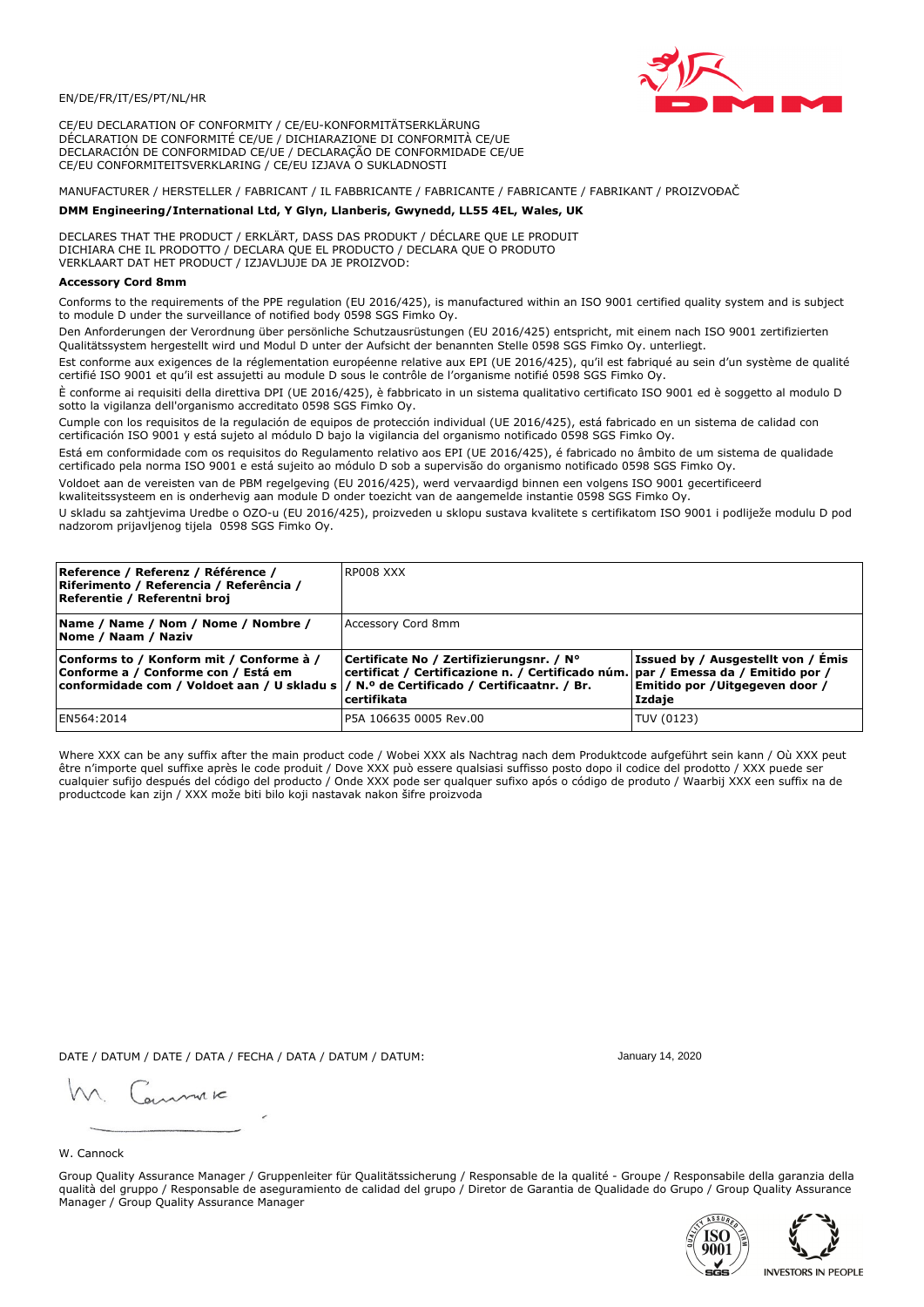

CE/EU-SAMSVARSERKLÆRING / CE/EU-FÖRKLARING OM ÖVERENSSTÄMMELSE CE/EU-VAATIMUSTENMUKAISUUSVAKUUTUS / CE/EU-OVERENSSTEMMELSESERKLÆRING DEKLARACJA ZGODNOŚCI WE/UE / CE/EU PROHLÁŠENÍ O SHODĚ CE/EÚ VYHLÁSENIE O ZHODE / DIKJARAZZJONI TA' KONFORMITÀ TAL-KE/UE

# PRODUSENT / TILLVERKAREN / VALMISTAJA / PRODUCENT / PRODUCENT / VÝROBCE / VÝROBCA / IL-MANIFATTUR

### DMM Engineering/International Ltd, Y Glyn, Llanberis, Gwynedd, LL55 4EL, Wales, UK

ERKLÆRER AT PRODUKTET / INTYGAR ATT PRODUKTEN / VAKUUTTAA, ETTÄ TÄMÄ TUOTE / ERKLÆRER, AT PRODUKTET / OŚWIADCZA, ŻE<br>WYRÓB / PROHLAŠUJE, ŽE PRODUKT / VYHLASUJE, ŽE VÝROBOK / JIDDIKJARA LI L-PRODOTT:

Overholder kravene i PVU-forordningen (EU 2016/425), er produsert innenfor et ISO 9001-sertifisert kvalitetssystem og er underlagt modul D under overvåkning av teknisk kontrollorgan 0598 SGS Fimko Oy.

Uppfyller kraven för PPE-reglerna (EU 2016/425), tillverkas inom ett ISO 9001-certifierat kvalitetssystem och är föremål för modul D under övervakning av anmält organ 0598 SGS Fimko Oy.

Noudattaa henkilönsuojaimia koskevan asetuksen (EU 2016/425) vaatimuksia, on valmistettu ISO 9001 -sertifioidun laatujärjestelmän mukaisesti ja että siihen sovelletaan ilmoitetun laitoksen 0598 SGS Fimko Oy.:in alaista D-moduulia.

Overholder kravene i forordningen om personlige værnemidler (EU 2016/425), er fremstillet i inden for det certificerede ISO 9001-

kvalitetssystem, og er underlagt modul D under overvågning af det bemyndigede organ 0598 SGS Fimko Oy.

Spełnia wymogi rozporządzenia w sprawie środków ochrony indywidualnej (UE 2016/425), jest produkowany w ramach systemu jakości zgodnego z ISO 9001 i podlega modułowi D pod nadzorem jednostki notyfikowanej 0598 SGS Fimko Oy.

Zařízení splňuje požadavky nařízení o osobních ochranných prostředcích 2016/425, je vyrobeno v systému řízení jakosti certifikovaném podle normy ISO 9001 a podléhá modulu D pod dohledem notifikované osoby č. 0598 SGS Fimko Oy.

Spĺňa požiadavky Nariadenia Európskeho parlamentu a Rady (EÚ) 2016/425 o osobných ochranných prostriedkoch, je vyrobený v rámci systému kvality certifikovaného podľa normy ISO 9001 a podlieha modulu D pod dohľadom notifikovaného orgánu č. 0598 SGS Fimko Oy.

Jikkonforma mar-rekwiżit tar-Regolament dwar il-PPE (UE 2016/425), u huwa manifatturat f'sistema ta' kwalità certifikata għall-ISO 9001 u soggett għall-modulu D taħt is-sorveljanza tal-korp notifikat 0598 SGS Fimko Oy.

| <b>Referanse / Referens / Viite / Reference / Nr RP008 XXX</b><br>referencyjny / Reference / Značka /<br>Referenza                                                                                          |                                                                                                         |                                                                                                         |
|-------------------------------------------------------------------------------------------------------------------------------------------------------------------------------------------------------------|---------------------------------------------------------------------------------------------------------|---------------------------------------------------------------------------------------------------------|
| Navn / Namn / Nimi / Navn / Nazwa /<br>Jméno / Názov / Isem                                                                                                                                                 | Accessory Cord 8mm                                                                                      |                                                                                                         |
| Overholder / Uppfyller kraven för / Vakuus<br>myönnetty perustuen standardiin: /<br>Overholder / Spełnia wymogi / Je ve shodě s $\vert$ Č. certifikátu / Čertifikat Nru<br>/ Je v zhode s / Jikkonforma ma' | Sertifikatnr. / Certifikatnr. / Sertifikaattinro /<br>Certifikat nr. / Certyfikat nr / Č. certifikátu / | Utstedt av / Utfärdat av /<br>Myöntänyt / Udstedt af / Wydany<br>przez / Vydal / Vydal / Maħrug<br>minn |
| EN564:2014                                                                                                                                                                                                  | IP5A 106635 0005 Rev.00                                                                                 | TUV (0123)                                                                                              |

Der XXX kan være ethvert suffiks etter produktkoden / Där XXX kan vara valfri ändelse efter produktkoden / Jossa XXX voi olla mikä tahansa tuotekoodin jälkeen tuleva liite. / Hvor XXX kan være ethvert suffiks efter produktkoden / gdzie XXX może być dowolnym przyrostkiem po kodzie produktu / Kde XXX může být jakákoliv přípona za kódem produktu / Kde XXX môže byť akákoľvek prípona za kódom výrobku. / Fejn XXX jista jkun kwalunkwe suffiss wara l-kodici tal-prodott

DATO / DATUM / PÄIVÄMÄÄRÄ / DATO / DATA / DATUM / DÁTUM / DATA:

January 14, 2020

annuic

W. Cannock

Group Quality Assurance Manager / Group Quality Assurance Manager / Group Quality Assurance Manager / Group Quality Assurance Manager / Kierownik ds. Zarządzania Jakością Grupy / Group Quality Assurabce Manager / Manažér riadenia kvality v rámci skupiny / Maniger tal-Assigurazzjoni tal-Kwalità tal-Grupp